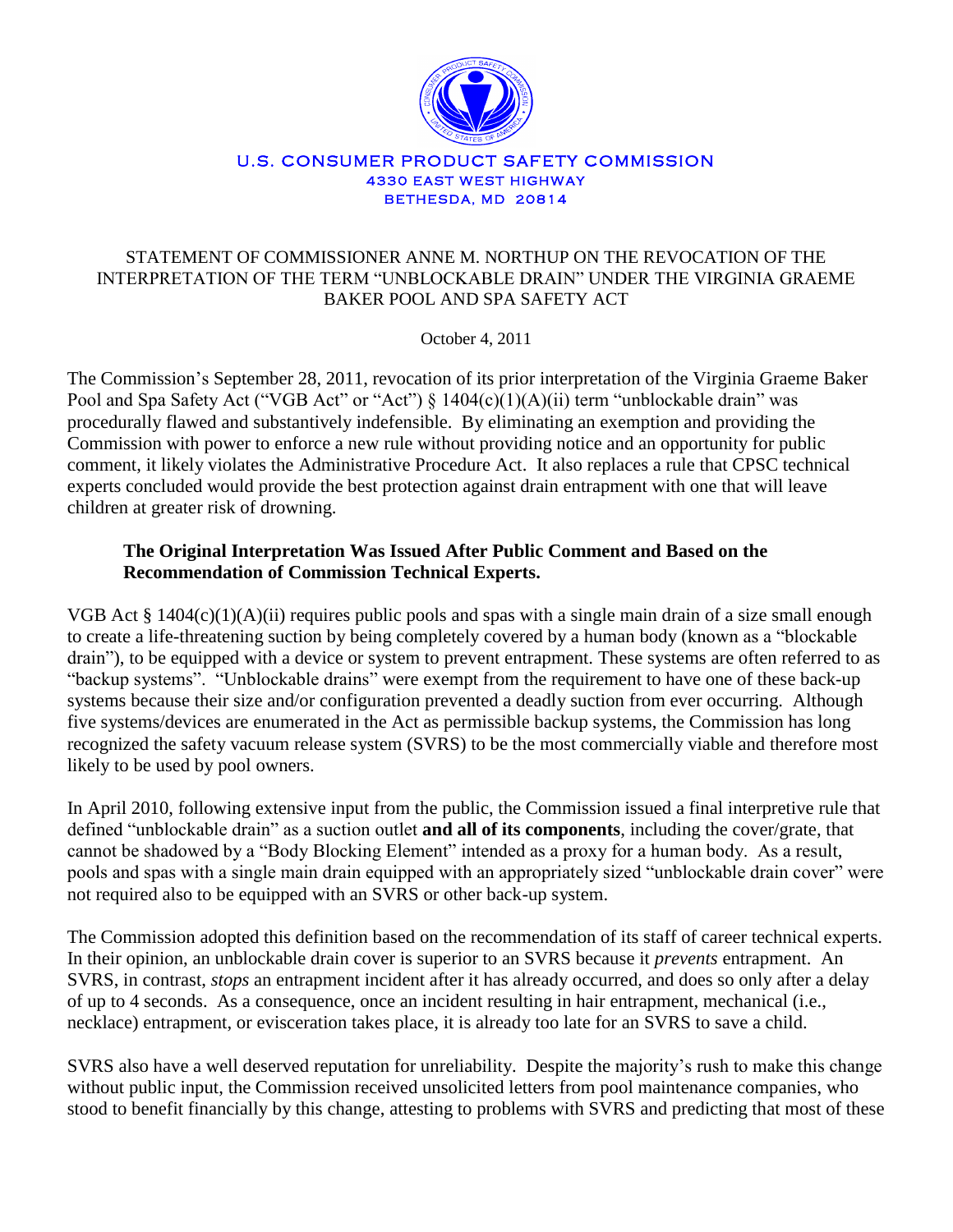systems would soon be disabled by pool owners because of the problems they create. Directors of parks and recreation departments from all over the country also wrote advising us that unblockable drain covers are superior to SVRS, from a safety perspective. As these letters explain and Commission staff has confirmed, SVRS are electro-mechanical devices prone to malfunction by stopping pool pumps without cause or simply shutting down completely. The former problem interferes with the essential mixing of sanitation chemicals in pool water, leading to potentially life threatening bacterial outbreaks. When an SVRS ceases operating completely, a blockable drain becomes an inescapable death trap.

In April 2010, the Commission followed the expert advice of its technical staff. This was done only after also considering the contrary views presented by SVRS and other back-up system manufacturers who wanted the Commission to mandate the use of their product, pool safety advocates, many of whom were influenced and mobilized by SVRS manufacturers, and a few members of Congress who had been lobbied by the back-up system industry. In particular, the Pool Safety Council (PSC), made up largely of the vacuum release industry, spent \$100,000 on lobbying expenses in 2009. PSC is led by Paul Pennington, President and primary owner of Vac-Alert, one of the least expensive and, according to letters to the Commission, least reliable backup systems. In fact, Paul Pennington testified before the Commission on April 5, 2011, that he helped Representative Debbie Wasserman Schultz to draft the original legislation that became the VGB Act. These parties argued that an unblockable drain cover provides unreliable protection due to the risk of dislodgment and does not provide the "layers of protection" required by the VGB Act. Nonetheless, a majority of Commissioners recognized that the VGB Act's overriding intent to prevent child drowning was best served by reasonably and lawfully interpreting "unblockable drain" to include these newly invented systems that cover a blockable drain and convert it to an unblockable drain. The wisdom of their judgment is confirmed by the fact that, since that time, there has not been a single entrapment incident in a pool equipped with a compliant unblockable drain cover.

# **The Commission's Revocation of Its Prior Interpretation Is Procedurally and Substantively Indefensible.**

I was therefore shocked and surprised when late last month, Commissioner Bob Adler, who had previously voted with the majority, placed on the agenda a vote to revoke our original interpretation of "unblockable drain" to no longer permit consideration of these new covers. My surprise turned to dismay when I learned that Commissioner Adler and his two Democrat colleagues intended to do so without notice to the public or any opportunity for public comment, and without a public briefing before the vote. They even refused my colleague Nancy Nord's request to at least notify, prior to the vote, the state agencies responsible for pool administration and safety and obtain their input. And now that the majority has rushed through this significant change, the Chair has taken the virtually unprecedented step of choosing not to issue a press release even informing the public of the Commission's decision.

# **Without Public Comment, the Revocation May Not Withstand Judicial Review.**

The Commission's failure to provide an opportunity for notice and public comment before revoking its prior interpretation of "unblockable drain" almost certainly violates the APA, and without doubt will entitle the Commission's new construction to no deference in court. Under the APA, a legislative rule must proceed through notice and comment rulemaking; an interpretive rule need not. Although the majority styles its action as the mere revocation of an interpretive rule, much more is at stake for the pool and spa owners impacted by its decision. The revocation eliminates the exemption from the back-up system requirement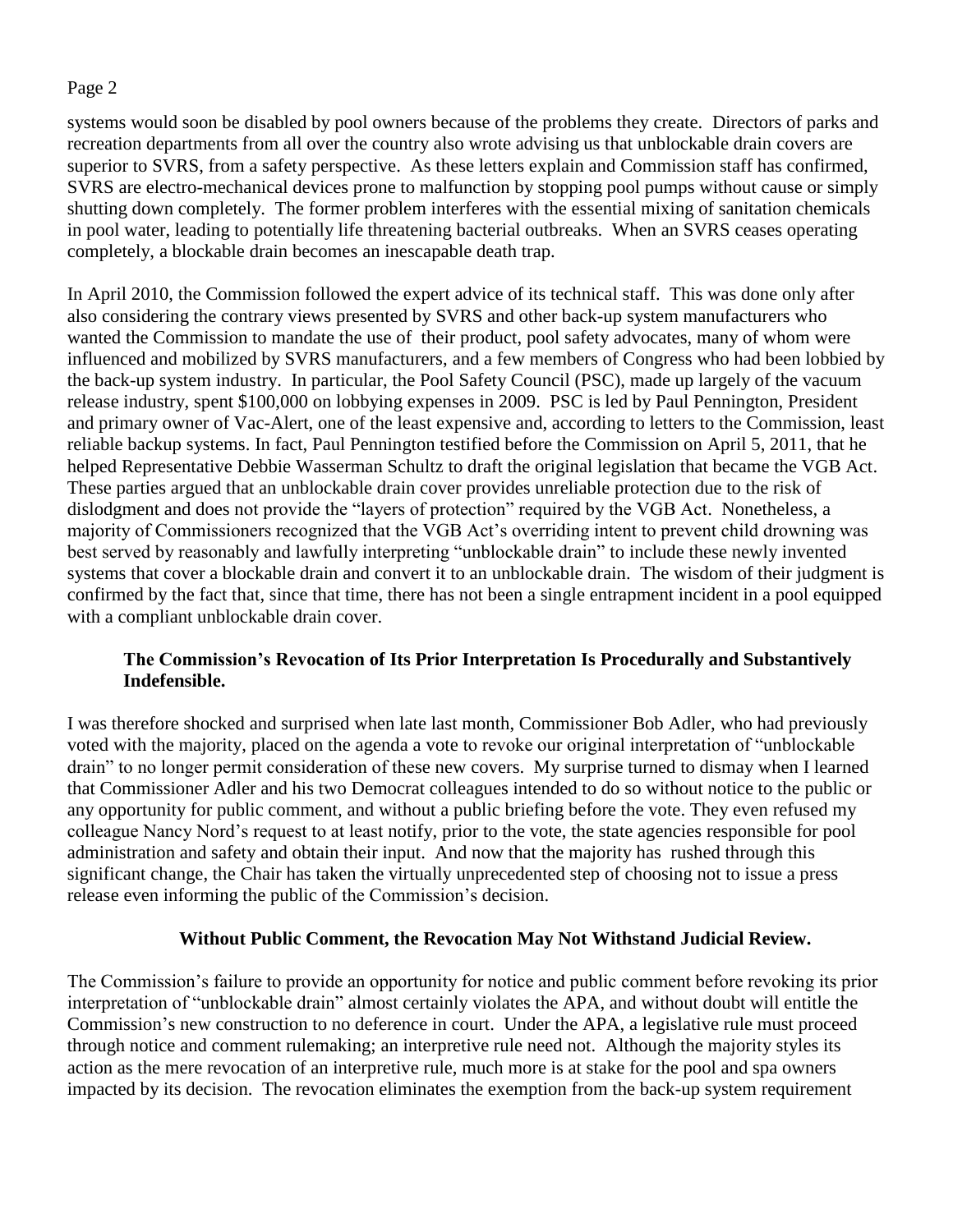$\overline{a}$ 

granted to single unblockable drains equipped with an unblockable drain cover. Moreover, the Commission's *Federal Register* notice announcing the change clearly signals its intent to enforce the new rule against pool and spa owners who have installed unblockable drain covers but do not also have an additional entrapment prevention device/system enumerated in the Act. Under these circumstances, a court could well deem the revocation a legislative rule and find that the failure to undertake notice and comment violated the APA. *See Jerri's Ceramic Arts, Inc. v. CPSC*, 874 F.2d 205, 208 (1989).<sup>1</sup> At the very least, the revocation is a reinterpretation of statutory language without a rational justification that would be entitled to little, if any, deference. *See Watt v. Alaska*, 451 U.S. 259, 273 (1981) (holding that an agency interpretation that conflicts with the agency's earlier interpretation is entitled to considerably less deference than a consistently held agency view).

# **There Is No Rational Reason for the Majority's Action.**

I can only speculate as to why the new majority on this issue wished to cloak their decision in secrecy. One reason may be that there is no reasonable rationale to support it. Commissioner Adler claims that his mind was changed by letters from interested citizens and members of Congress, and by private meetings he held with Representative Debbie Wasserman Schultz. But in none of these letters or meetings was any *new* evidence or argument presented that was not already considered and rejected by Commission staff as outweighed by paramount safety considerations. And while I am heartbroken for parents who lost their children to drain entrapment incidents, this Commission should not make decisions based on the *ex parte* views of a single interest group or the self-serving *post hoc* rationales of a handful of the hundreds of members of Congress whose votes pass a bill. Our job is to consider all of the relevant evidence in light of the expert advice of the career professionals who have dedicated their lives to consumer safety, not to swing haphazardly in the strongest blowing emotional breeze of the moment.

Specifically, Representative Debbie Wasserman Schultz's view of what the legislation means is irrelevant after its passage. No court would give weight to her preferred interpretation of a bill that was passed by 435 Members of the House and 100 Members of the Senate and signed by the President. No small group, even the authors, can unilaterally decide that the legislation means only what they intended when they voted for it. Once it is in the hands of the Executive agency, Members of Congress can again influence it only by further refinements of the law passed by all the Members of Congress. Representative Wasserman Schultz's effort to protect children in swimming pools is admirable, but it is the CPSC's responsibility to interpret and administer the law based on our technical expertise and experience in safety. It is doubtful the Rep. Wasserman Shultz heard from the wide array of safety experts that contacted the Commission, or has the technical expertise of our staff.

Mr. Adler also argues that no public input is necessary because his reversal is neither policy nor evidence based, but merely a change in his interpretation of the legislation. There is a word for statutory language that

<sup>&</sup>lt;sup>1</sup> In *Jerri's Ceramic Arts*, the court held that a "Statement of Interpretation" expanding the small parts prohibition to cover fabrics in addition to hard components was actually a substantive rule change that required notice and comment rulemaking. The court explained that interpretive rules simply state what the administrative agency thinks a statute means, and only "reminds" affected parties of existing duties, whereas substantive rules impose new rights or duties. It concluded that adding fabric to the small parts prohibition was substantive because it had "the clear intent of eliminating a former exemption and providing the Commission with the power to enforce violations of a new rule.' 874 F.2d at 208. Similarly, removal of the option to use a drain cover to create an unblockable drain eliminates an exemption from the back-up system requirement, and the *Federal Register* notice announcing the change informs pool owners that pools with only an unblockable drain cover and no back-up system will henceforth be considered to be in violation of the VGB Act.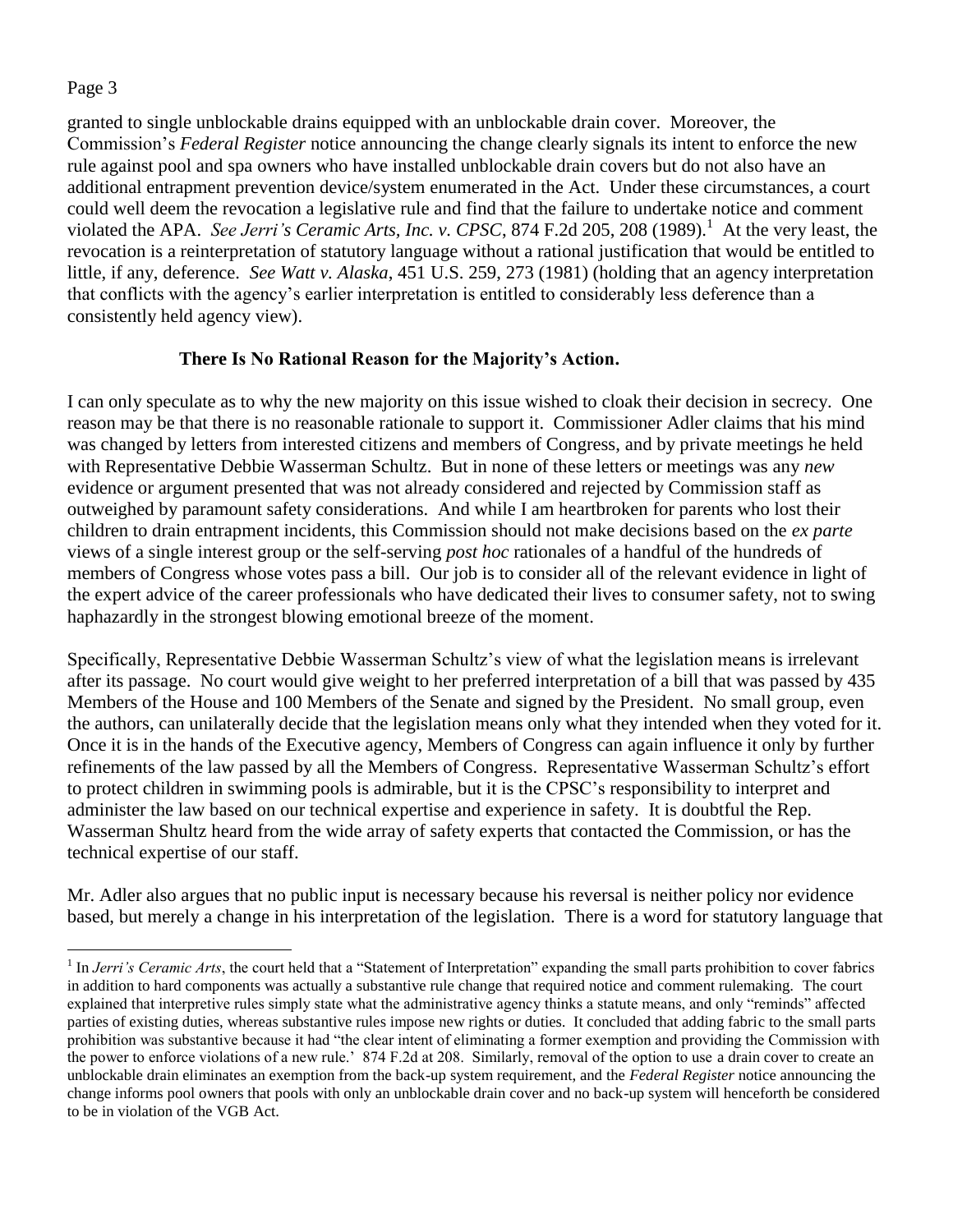is so susceptible to alternate construction that even a single lawyer cannot make-up his mind about its meaning. And when statutory language is ambiguous, it should be informed by the underlying intent of the law. The VGB Act was passed in order to reduce the risk of children drowning due to entrapment in pool drains. The Commission's reconstruction of "unblockable drain" makes that tragic outcome more likely.

Moreover, Mr. Adler's claimed disavowal of the need for public input or consideration of factors beyond his personal legal views is belied by his own statement on the revocation. After recounting the unsolicited letters, almost all of which are identical form letters, and private meetings that lead him to reconsider his views, Mr. Adler sanctimoniously proclaims that "as a policy maker sworn to uphold the law, I believe it is my duty to listen to all points of view and when a persuasive case is made to reconsider my position. So in response to these requests, I took it upon myself to reexamine both the safety considerations associated with `unblockable drain covers' and the legislative history of the VGBA."

But of course, by refusing public comment, Mr. Adler ensures that "all points of view" will not be heard – only those of the activists whose form letters he reads and the well placed politicians that he deigns to meet in private. And as for "safety considerations", Mr. Adler's position is incomprehensible. He is not interested in data showing the safety impact of the original interpretation or input from knowledgeable sources about the current safety features of unblockable drain covers. Instead, he appears to have relied on information obtained through public input solicited in 2009 and the one-sided viewpoints presented to him since. Mr. Adler is entitled to change his position for any reason he likes, but the closed procedure leading to this change dispels any pretense of open mindedness.

Particular emphasis has been placed on the possibility that unblockable drain covers can be removed or damaged. Commission experts were aware of this characteristic of unblockable drain covers and still judged them to provide greater protection than SVRS. Their view of the relative safety of the two alternatives has not changed. Moreover, as the Commission learned from the many unsolicited letters responding to the *Federal Register* notice announcing the revocation vote, advances in drain cover design, construction and installation have substantially reduced, and could completely eliminate, the risk of cover dislodgment. It is in order to consider such new and unknown evidence that notice and comment are required before the promulgation of regulations changing enforceable obligations.

Another red herring is the claim that requiring an SVRS or other entrapment prevention device will ensure the "layers of protection" required by the VGB Act. Revoking the interpretation of "unblockable drain" that permitted the use of an unblockable drain cover did not *add* any protection. Public pools are *not* now required to have an unblockable drain cover *and* a back-up system. With the new interpretation, they are instead likely to have a "blockable drain" with an SVRS or other back-up system. The sophisticated unblockable drain covers are expensive and their availability may disappear altogether. That means a superior form of protection has been exchanged for an inferior one, not that a new layer of protection has been added.

In contrast to the weak arguments supporting the new Majority's revocation, there are compelling reasons to retain the Commission's original interpretation of "unblockable drain." The fact that unblockable drain covers would save lives that may be lost due to an SVRS should alone have been enough to stop the Majority's action. But that is not where the adverse safety consequences end. We have learned from numerous municipal park and recreation departments, as well as nonprofit groups created to promote aquatic recreation safety, that many state, municipal and other public pool operators will be unable to afford this new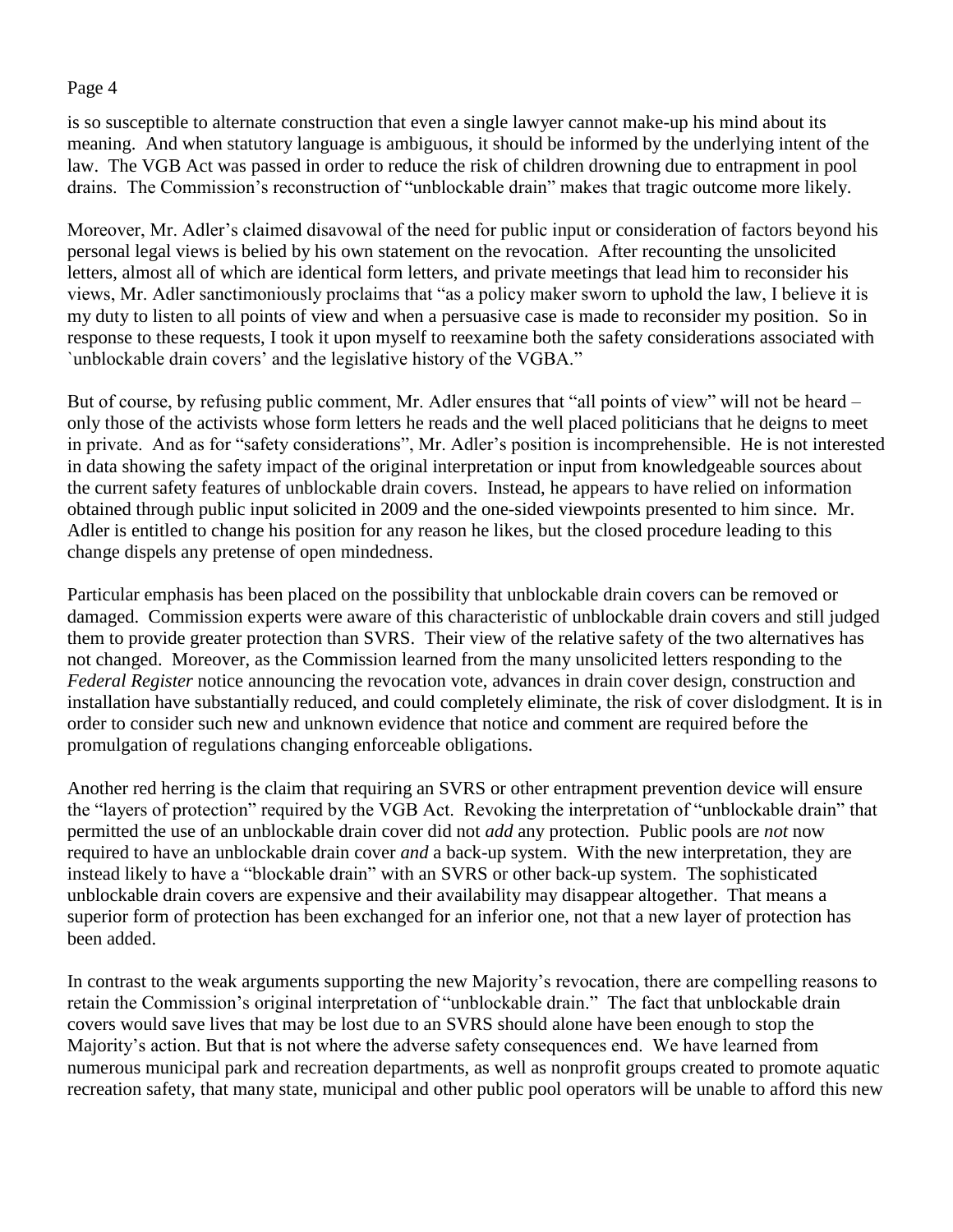and expensive mandate coming shortly on the heels of the expensive work required to come into compliance with the Commission's original interpretation. As a result, many public pools will open late or close, with the brunt of the losses suffered by economically-disadvantaged regions. There have been no injuries associated with compliant pool drains since 2008. But there were over 1500 drownings just between May 1 and August 26, 2011. Children cannot learn to swim in closed pools, and economically disadvantaged children are at the greatest risk of drowning.

#### **The Majority Rejected My Reasonable Compromise**

Recognizing that a majority of Commissioners intended to push through this change hastily and without reasoned consideration of all the relevant evidence, I offered an alternative. In lieu of voting to revoke the Commission's prior interpretation of "unblockable drain", I initially proposed that the Commission:

Direct Commission staff to prepare a notice of proposed rulemaking to reinterpret the term "unblockable drain" to no longer permit the installation of an unblockable drain cover to satisfy the definition of "unblockable drain." The notice should invite public comment regarding (1) whether the proposed reinterpretation of "unblockable drain" is the correct statutory interpretation of the term; (2) costs incurred by stakeholders to comply with the original interpretation of the term (including the number of pools modified or constructed in compliance with the original interpretation), and the estimated costs of compliance with our proposed new interpretation of the term; (3) the safety consequences of reinterpreting the term as proposed, including a comparative analysis of the safety benefits of installing an unblockable drain cover as compared to a device or system as defined in VGB Act § 1404(c)(1)(A)(ii); (4) whether an unblockable drain cover meeting any specifications with regard to materials, the number of screws used to affix it to the drain, any other method of affixing it to the drain, or any other characteristic of the drain or its installation, should be deemed an "Other system" under VGB Act  $\S1404(c)(1)(A)(ii)(V)$ ; (5) whether spas and pools that have already complied with the VGB Act by installing an unblockable drain cover in reliance on the Commission's original interpretation should be exempted from any new compliance requirements flowing from our reinterpretation of the term; and (6) any other considerations relevant to our determination whether to reinterpret the term as proposed.

The Majority voted down my proposal to obtain public comment. In her statement on the Commission's decision, the Chair characterized my alternative as seeking "to delay action on revoking the interpretive rule and request[ing] that we seek comment from affected industry before any such revocation is issued." This distortion of my proposal and its intent fits a pattern that has become all too familiar in the Chair's public comments. Suggestions that the Commission should not act precipitously without considering public input is derided as "delay," and any views potentially contrary to hers must emanate from "industry." The talismanic recitation of clichéd political canards is no substitute for the truth, and the underlying claims are, in fact, demonstrably false. The change the Commission adopted takes effect in May 2012. I amended my proposal at the decisional meeting to permit the effective date to remain the same for whatever final determination the Commission made after a Notice and Comment period allowing for public input. This proposal, which entailed no delay to the Majority's rush to act, was also voted down. Moreover, as is clear from the proposal itself and the unsolicited public input we have already received, the position of "industry" was not my